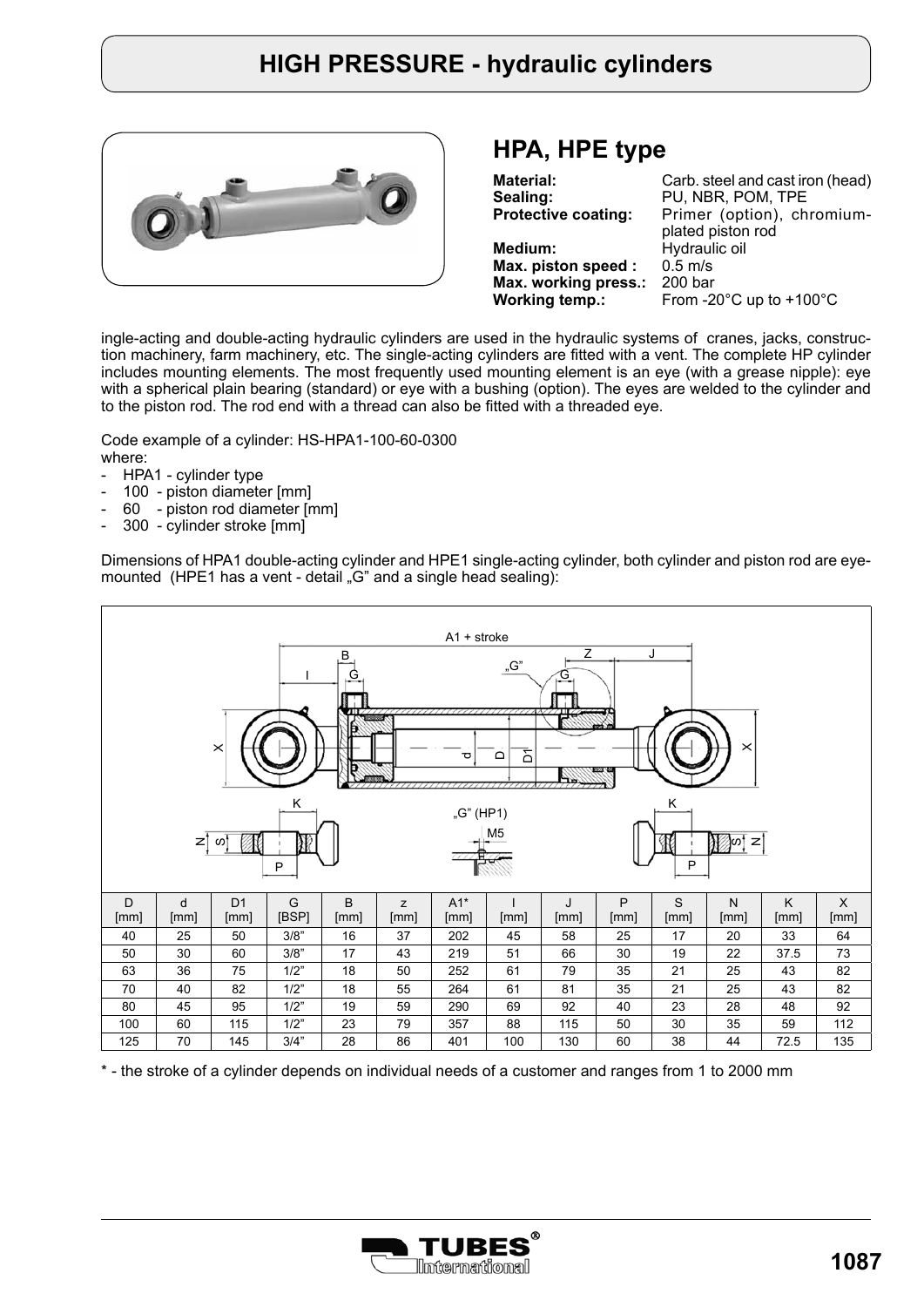Dimensions of HPA2 double-acting cylinder and HPE2 single-acting cylinder, with an eye-mounted cylinder and threaded rod end (HPE2 has a vent - detail " $G$ " and a single head sealing):



\* - the stroke of a cylinder depends on individual needs of a customer and ranges from 1 to 2000 mm

#### **Eyes with spherical plain bearings for HP cylinders with threaded rod ends**

| P<br>W<br>≅<br>mm<br>K<br>KTU (with lock)<br>KTN (without lock) |             |         |      |      |      |      |      |      |      |
|-----------------------------------------------------------------|-------------|---------|------|------|------|------|------|------|------|
|                                                                 | code        | M       | P    | N    | F    | K    | W    |      | Υ    |
| KTU type                                                        | KTN type    | [mm]    | [mm] | [mm] | [mm] | [mm] | [mm] | [mm] | [mm] |
| HS-HP-KT25U                                                     | HS-HP-KT25N | M16x1.5 | 25   | 20   | 23   | 28   | 17   | 50   | 56   |
| HS-HP-KT30U                                                     | HS-HP-KT30N | M22x1.5 | 30   | 22   | 28   | 30   | 23   | 60   | 64   |
| HS-HP-KT35U                                                     | HS-HP-KT35N | M28x1.5 | 35   | 25   | 30   | 38   | 29   | 70   | 78   |
| HS-HP-KT40U                                                     | HS-HP-KT40N | M35x1.5 | 40   | 28   | 35   | 45   | 36   | 85   | 94   |
| HS-HP-KT50U                                                     | HS-HP-KT50N | M45x1.5 | 50   | 35   | 40   | 55   | 46   | 105  | 116  |
| HS-HP-KT60U                                                     | HS-HP-KT60N | M58x1.5 | 60   | 44   | 50   | 65   | 59   | 130  | 130  |

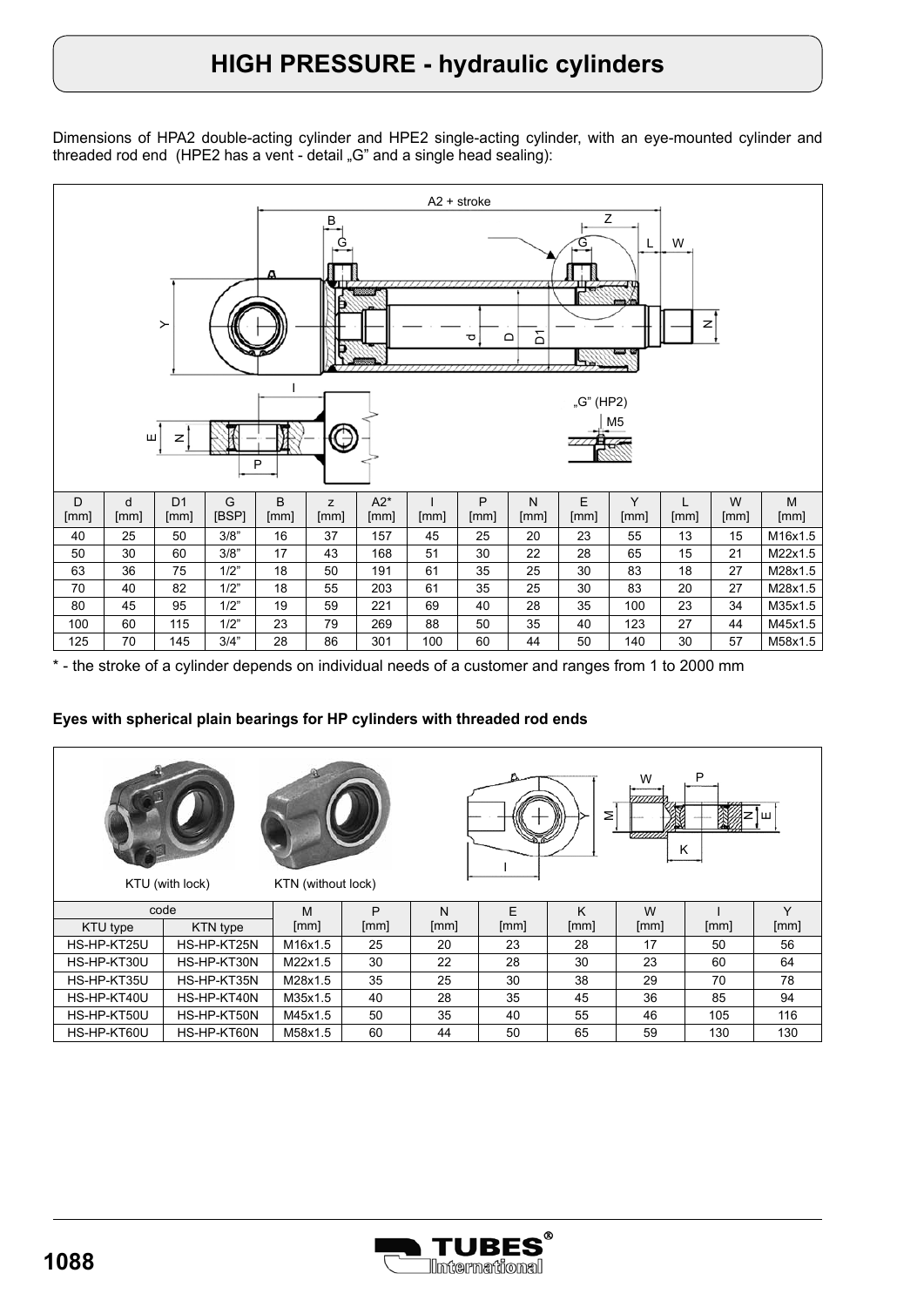

### **SE 25, SE 30, SE 40 type**

| Carbon steel and cast iron (head)             |  |  |  |  |  |  |  |
|-----------------------------------------------|--|--|--|--|--|--|--|
| PU, NBR                                       |  |  |  |  |  |  |  |
| No coating, chromium-plated                   |  |  |  |  |  |  |  |
| piston rod                                    |  |  |  |  |  |  |  |
| Hydraulic oil                                 |  |  |  |  |  |  |  |
| Max. working press.: 210 bar                  |  |  |  |  |  |  |  |
| From -30 $^{\circ}$ C up to +110 $^{\circ}$ C |  |  |  |  |  |  |  |
|                                               |  |  |  |  |  |  |  |

Single-acting hydraulic cylinder with a threaded head, designed for high pressure hydraulic systems. Depending on the application, appropriate cylinder output force (given in kg/100 bar) and stroke LC must be selected. Seal sets are available on request.

|                   |              | $-3$ mm<br>$QVS$ .      | G<br>ØF    | H.         | <b>Reduction Company</b> | $\frac{8}{3}$<br>ا چ | δg<br>Ø<br>LC<br>$\mathbf{I}$ |           | N                    | R.<br>≏<br>Ø<br>ØF |                      |               |                |
|-------------------|--------------|-------------------------|------------|------------|--------------------------|----------------------|-------------------------------|-----------|----------------------|--------------------|----------------------|---------------|----------------|
| code              | Ø VS<br>[mm] | Ø <sub>PS</sub><br>[mm] | ØD<br>[mm] | ØF<br>[mm] | ${\sf R}$<br>[mm]        | R1<br>[BSP]          | G<br>[mm]                     | H<br>[mm] | $\mathsf{N}$<br>[mm] | LC<br>[mm]         | $\mathbf{I}$<br>[mm] | kg/100<br>bar | weight<br>[kg] |
|                   |              |                         |            |            |                          | SE 25 type           |                               |           |                      |                    |                      |               |                |
| HS-SE25100        |              |                         |            |            |                          |                      |                               |           |                      | 100                | 190                  |               | 1.50           |
| <b>HS-SE25150</b> |              |                         |            |            |                          |                      |                               |           |                      | 150                | 240                  |               | 2.00           |
| <b>HS-SE25200</b> | 25           | 32                      | 40         | 14.2       | 14                       | 3/8"                 | 14                            | 24        | 40                   | 200                | 290                  | 490           | 2.50           |
| <b>HS-SE25250</b> |              |                         |            |            |                          |                      |                               |           |                      | 250                | 340                  |               | 3.00           |
| HS-SE25300        |              |                         |            |            |                          |                      |                               |           |                      | 300                | 390                  |               | 3.50           |
| SE 30 type        |              |                         |            |            |                          |                      |                               |           |                      |                    |                      |               |                |
| HS-SE30150        |              |                         |            |            |                          |                      |                               |           |                      | 150                | 250                  |               | 3.50           |
| HS-SE30200        |              |                         |            |            |                          |                      |                               |           |                      | 200                | 300                  |               | 4.00           |
| HS-SE30250        |              |                         |            |            |                          |                      |                               |           |                      | 250                | 350                  |               | 4.00           |
| HS-SE30300        |              |                         |            |            |                          |                      |                               |           |                      | 300                | 400                  |               | 5.50           |
| HS-SE30350        | 30           | 40                      | 50         | 16.4       | 15                       | 3/8"                 | 16                            | 26        | 44                   | 350                | 450                  | 706           | 6.00           |
| HS-SE30400        |              |                         |            |            |                          |                      |                               |           |                      | 400                | 500                  |               | 6.50           |
| HS-SE30450        |              |                         |            |            |                          |                      |                               |           |                      | 450                | 550                  |               | 7.00           |
| HS-SE30550        |              |                         |            |            |                          |                      |                               |           |                      | 550                | 650                  |               | 8.00           |
| HS-SE30700        |              |                         |            |            |                          |                      |                               |           |                      | 700                | 800                  |               | 10.00          |
|                   |              |                         |            |            |                          | SE 40 type           |                               |           |                      |                    |                      |               |                |
| HS-SE40200        |              |                         |            |            |                          |                      |                               |           |                      | 200                | 330                  |               | 7.00           |
| HS-SE40250        |              |                         |            |            |                          |                      |                               |           |                      | 250                | 380                  |               | 7.50           |
| <b>HS-SE40300</b> |              |                         |            |            |                          |                      |                               |           |                      | 300                | 430                  |               | 8.00           |
| HS-SE40350        |              |                         |            |            |                          |                      |                               |           |                      | 350                | 480                  |               | 8.50           |
| HS-SE40400        |              |                         |            |            |                          |                      |                               |           |                      | 400                | 530                  |               | 10.00          |
| <b>HS-SE40450</b> | 40           | 50                      | 60         | 22.4       | 22                       | 3/8"                 | 22                            | 32        | 48                   | 450                | 580                  | 1250          | 11.00          |
| <b>HS-SE40500</b> |              |                         |            |            |                          |                      |                               |           |                      | 500                | 630                  |               | 12.00          |
| <b>HS-SE40550</b> |              |                         |            |            |                          |                      |                               |           |                      | 550                | 680                  |               | 12.50          |
| HS-SE40600        |              |                         |            |            |                          |                      |                               |           |                      | 600                | 730                  |               | 13.50          |
| <b>HS-SE40700</b> |              |                         |            |            |                          |                      |                               |           |                      | 700                | 830                  |               | 15.00          |

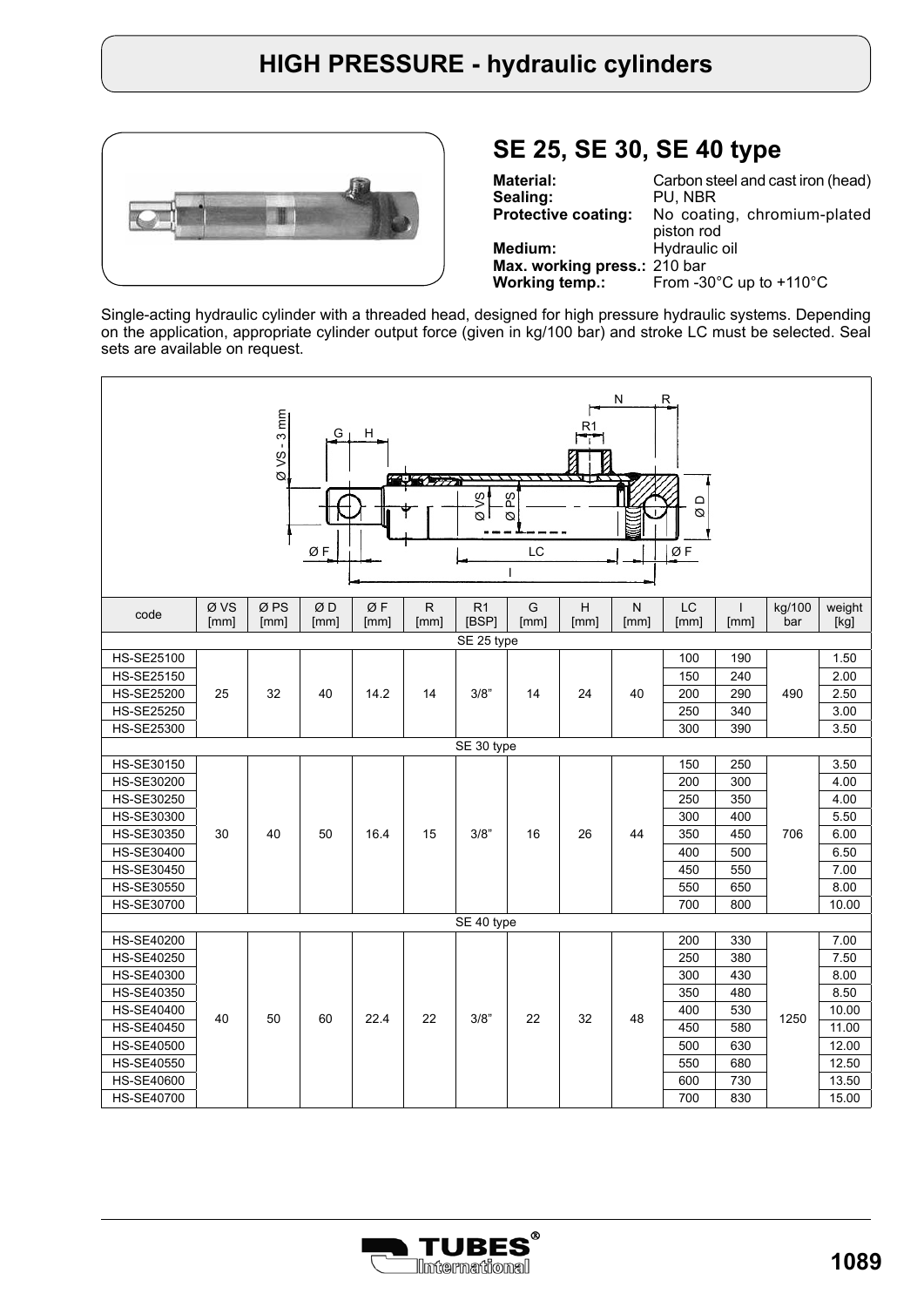

## **SE 45, SE 50, SE 55, SE 60 type**

**Material: Sealing: Protective coating: Medium: Max. working press.:**  210 bar **Working temp.:** Carbon steel PU, POM, NBR No coating, chromium-plated piston rod Hydraulic oil From -30°C up to +110°C

Single-acting hydraulic cylinder with a threaded head, designed for high pressure hydraulic systems. Depending on the application, appropriate cylinder output force (given in kg/100 bar) and stroke LC must be selected. Seal sets are available on request.

| $-3$ mm<br>${\sf N}$<br>G<br>H<br>M<br>G<br>$rac{6}{9}$<br><u>enne Matthew</u><br>ا≈ِ<br>.<br>A<br>a d<br>$\alpha$<br>Ø<br>anno<br>ØF<br>ØF<br>LC<br>I |             |             |            |            |           |                         |           |           |                   |            |                      |               |                |
|--------------------------------------------------------------------------------------------------------------------------------------------------------|-------------|-------------|------------|------------|-----------|-------------------------|-----------|-----------|-------------------|------------|----------------------|---------------|----------------|
| code                                                                                                                                                   | ØVS<br>[mm] | ØPS<br>[mm] | ØD<br>[mm] | ØF<br>[mm] | M<br>[mm] | R <sub>1</sub><br>[BSP] | G<br>[mm] | Н<br>[mm] | ${\sf N}$<br>[mm] | LC<br>[mm] | $\mathbf{I}$<br>[mm] | kg/100<br>bar | weight<br>[kg] |
|                                                                                                                                                        | SE 45 type  |             |            |            |           |                         |           |           |                   |            |                      |               |                |
| <b>HS-SE45200</b>                                                                                                                                      |             |             |            |            |           |                         |           |           |                   | 200        | 330                  |               | 8.00           |
| <b>HS-SE45300</b>                                                                                                                                      |             |             |            |            |           |                         |           |           |                   | 300        | 430                  |               | 10.00          |
| <b>HS-SE45400</b>                                                                                                                                      | 45          | 50          | 60         | 23.4       | 75        | 3/8"                    | 22        | 34        | 47                | 400        | 530                  | 1590          | 12.00          |
| <b>HS-SE45550</b>                                                                                                                                      |             |             |            |            |           |                         |           |           |                   | 550        | 680                  |               | 15.00          |
| <b>HS-SE45700</b>                                                                                                                                      |             |             |            |            |           |                         |           |           |                   | 700        | 830                  |               | 18.00          |
|                                                                                                                                                        |             |             |            |            |           | SE 50 type              |           |           |                   |            |                      |               |                |
| <b>HS-SE50200</b>                                                                                                                                      |             |             |            |            |           |                         |           |           |                   | 200        | 360                  |               | 11.50          |
| <b>HS-SE50300</b>                                                                                                                                      |             |             |            |            |           |                         |           |           |                   | 300        | 460                  |               | 14.00          |
| <b>HS-SE50400</b>                                                                                                                                      | 50          | 55          | 65         | 25.5       | 80        | 3/8"                    | 25        | 49        | 50                | 400        | 560                  | 1960          | 16.00          |
| <b>HS-SE50550</b>                                                                                                                                      |             |             |            |            |           |                         |           |           |                   | 550        | 710                  |               | 19.50          |
| <b>HS-SE50700</b>                                                                                                                                      |             |             |            |            |           |                         |           |           |                   | 700        | 860                  |               | 23.00          |
|                                                                                                                                                        |             |             |            |            |           | SE 55 type              |           |           |                   |            |                      |               |                |
| <b>HS-SE55300</b>                                                                                                                                      |             |             |            |            |           |                         |           |           |                   | 300        | 460                  |               | 15.50          |
| <b>HS-SE55550</b>                                                                                                                                      | 55          | 60          | 70         | 25.5       | 95        | 3/8"                    | 25        | 41        | 50                | 550        | 710                  | 2370          | 22.50          |
| <b>HS-SE55700</b>                                                                                                                                      |             |             |            |            |           |                         |           |           |                   | 700        | 860                  |               | 26.50          |
|                                                                                                                                                        |             |             |            |            |           | SE 60 type              |           |           |                   |            |                      |               |                |
| <b>HS-SE60200</b>                                                                                                                                      |             |             |            |            |           |                         |           |           |                   | 200        | 360                  |               | 15             |
| <b>HS-SE60300</b>                                                                                                                                      |             |             |            |            |           |                         |           |           |                   | 300        | 460                  |               | 18             |
| <b>HS-SE60400</b>                                                                                                                                      | 60          | 65          | 75         | 25.5       | 95        | 3/8"                    | 25        | 36        | 50                | 400        | 560                  | 2820          | 21             |
| <b>HS-SE60550</b>                                                                                                                                      |             |             |            |            |           |                         |           |           |                   | 550        | 710                  |               | 25.5           |
| <b>HS-SE60700</b>                                                                                                                                      |             |             |            |            |           |                         |           |           |                   | 700        | 860                  |               | 30             |

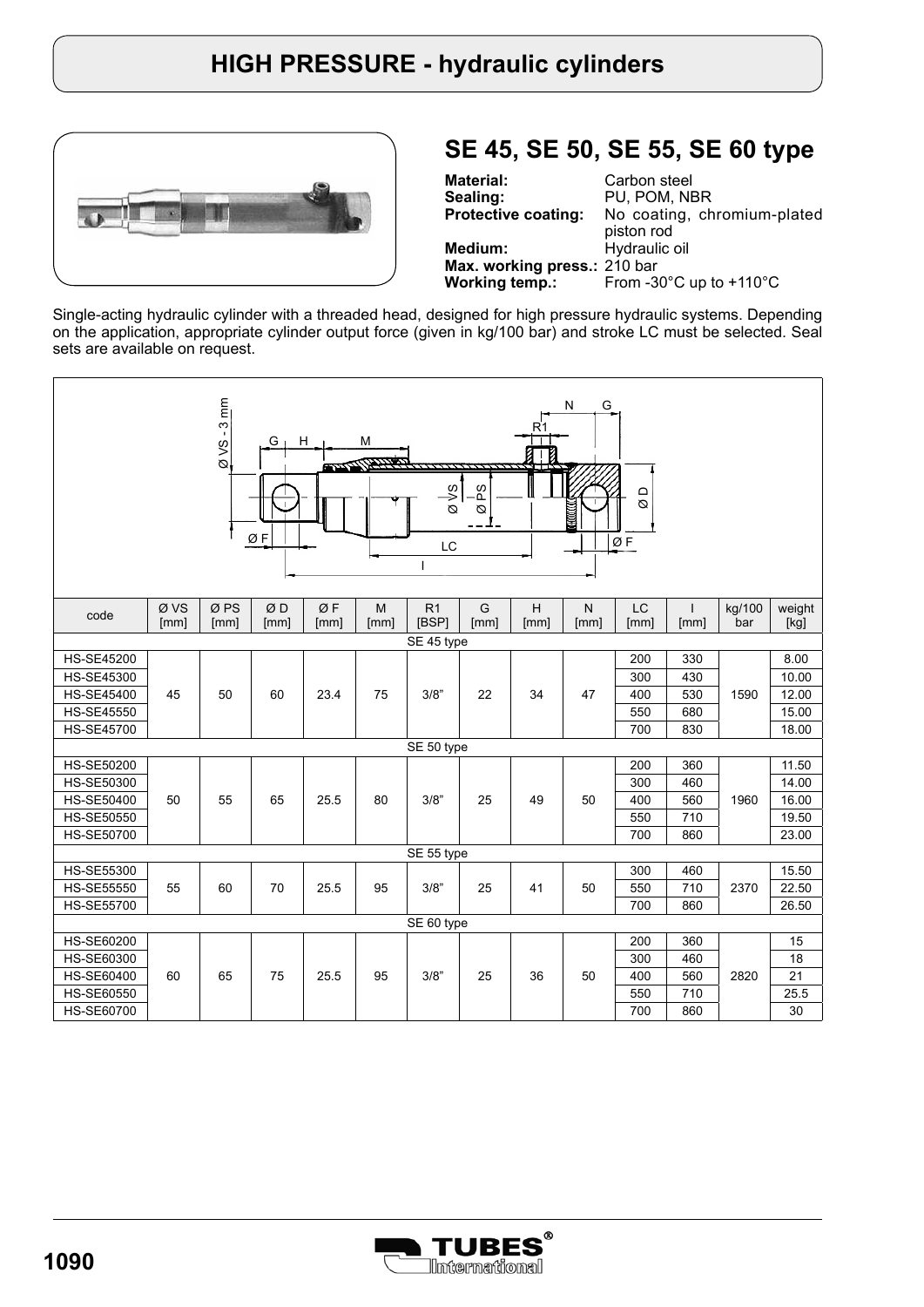

## **DE 20, DE 25, DE 30 type**

| <b>Material:</b>             | Carbon steel and cast iron (head)             |
|------------------------------|-----------------------------------------------|
| Sealing:                     | PU. NBR                                       |
| <b>Protective coating:</b>   | No coating, chromium-plated                   |
|                              | piston rod                                    |
| Medium:                      | Hydraulic oil                                 |
| Max. working press.: 180 bar |                                               |
| Working temp.:               | From -30 $^{\circ}$ C up to +110 $^{\circ}$ C |

Double-acting hydraulic cylinder with a threaded head, designed for high pressure hydraulic systems. Depending on the application, appropriate cylinder output force (given in kg/100 bar) and stroke LC must be selected. Seal sets are available on request.

| N<br>М<br>R<br>R1<br>R <sub>1</sub><br>ØF<br>ØF<br>$\Box$<br>Ş<br>δg<br>H<br>Ø<br>اھ<br>š<br>$\varnothing$<br>ØG<br>LC<br>$\mathbf{I}$ |              |                         |            |            |           |                         |           |           |           |            |                      |               |                |     |  |
|----------------------------------------------------------------------------------------------------------------------------------------|--------------|-------------------------|------------|------------|-----------|-------------------------|-----------|-----------|-----------|------------|----------------------|---------------|----------------|-----|--|
| code                                                                                                                                   | Ø VS<br>[mm] | Ø <sub>PS</sub><br>[mm] | ØD<br>[mm] | ØF<br>[mm] | M<br>[mm] | R <sub>1</sub><br>[BSP] | G<br>[mm] | н<br>[mm] | N<br>[mm] | LC<br>[mm] | $\mathsf{I}$<br>[mm] | kg/100<br>bar | weight<br>[kg] |     |  |
|                                                                                                                                        |              |                         |            |            |           | DE 20 type              |           |           |           |            |                      |               |                |     |  |
| HS-DE2032050                                                                                                                           |              |                         |            |            |           |                         |           |           |           | 50         | 205                  |               | 2.00           |     |  |
| HS-DE2032100                                                                                                                           |              |                         |            |            |           |                         |           |           |           | 100        | 255                  |               | 2.50           |     |  |
| HS-DE2032150                                                                                                                           | 20           | 32                      | 40         | 16.4       | 43        | 1/4"                    | 28        | 35        | 38        | 150        | 305                  | 800           | 3.00           |     |  |
| HS-DE2032200                                                                                                                           |              |                         |            |            |           |                         |           |           |           | 200        | 355                  |               | 3.00           |     |  |
| HS-DE2032250                                                                                                                           |              |                         |            |            |           |                         |           |           |           | 250        | 405                  |               | 3.50           |     |  |
| HS-DE2032300                                                                                                                           |              |                         |            |            |           |                         |           |           |           | 300        | 455                  |               | 4.00           |     |  |
| HS-DE2540100                                                                                                                           |              |                         |            |            |           | DE 25 type              |           |           |           | 100        | 270                  |               | 3.50           |     |  |
| HS-DE2540150                                                                                                                           |              |                         |            |            |           |                         |           |           |           | 150        | 320                  |               | 4.00           |     |  |
| HS-DE2540200                                                                                                                           |              |                         |            |            |           |                         |           |           |           | 200        | 370                  |               | 4.50           |     |  |
| HS-DE2540250                                                                                                                           | 25           | 40                      | 50         | 20.5       | 43        | 3/8"                    | 35        | 40        | 45        | 250        | 420                  | 1250          | 5.00           |     |  |
| HS-DE2540300                                                                                                                           |              |                         |            |            |           |                         |           |           |           | 300        | 470                  |               | 5.50           |     |  |
| HS-DE2540400                                                                                                                           |              |                         |            |            |           |                         |           |           |           |            |                      |               | 400            | 570 |  |
| HS-DE2540500                                                                                                                           |              |                         |            |            |           |                         |           |           |           | 500        | 670                  |               | 7.50           |     |  |
|                                                                                                                                        |              |                         |            |            |           | DE 30 (1) type          |           |           |           |            |                      |               |                |     |  |
| HS-DE3050100                                                                                                                           |              |                         |            |            |           |                         |           |           |           | 100        | 300                  |               | 5.50           |     |  |
| HS-DE3050150                                                                                                                           |              |                         |            |            |           |                         |           |           |           | 150        | 350                  |               | 6.00           |     |  |
| HS-DE3050200                                                                                                                           |              |                         |            |            |           |                         |           |           |           | 200        | 400                  |               | 6.50           |     |  |
| HS-DE3050250                                                                                                                           |              |                         |            |            |           |                         |           |           |           | 250        | 450                  |               | 7.50           |     |  |
| HS-DE3050300                                                                                                                           |              |                         |            |            |           |                         |           |           |           | 300        | 500                  |               | 8.00           |     |  |
| HS-DE3050400                                                                                                                           |              | 50                      | 60         |            | 46        |                         |           |           |           | 400        | 600                  | 1960          | 9.00           |     |  |
| HS-DE3050500                                                                                                                           |              |                         |            |            |           |                         |           |           |           | 500        | 700                  |               | 10.50          |     |  |
| HS-DE3050600                                                                                                                           |              |                         |            |            |           |                         |           |           |           | 600        | 800                  |               | 11.50          |     |  |
| HS-DE3050700<br>HS-DE3050800                                                                                                           | 30           |                         |            | 25.5       |           | 3/8"                    | 45        | 45        | 58        | 700<br>800 | 900<br>1000          |               | 13.00<br>14.00 |     |  |
| HS-DE3050900                                                                                                                           |              |                         |            |            |           |                         |           |           |           | 900        | 1100                 |               | 15.50          |     |  |
| HS-DE3060100                                                                                                                           |              |                         |            |            |           |                         |           |           |           | 100        | 300                  |               | 6.50           |     |  |
| HS-DE3060150                                                                                                                           |              |                         |            |            |           |                         |           |           |           | 150        | 350                  |               | 7.50           |     |  |
| HS-DE3060200                                                                                                                           |              |                         |            |            |           |                         |           |           |           | 200        | 400                  |               | 8.00           |     |  |
| HS-DE3060250                                                                                                                           |              | 60                      | 70         |            | 51        |                         |           |           |           | 250        | 450                  | 2820          | 8.50           |     |  |
| HS-DE3060300                                                                                                                           |              |                         |            |            |           |                         |           |           |           | 300        | 500                  |               | 9.50           |     |  |
| HS-DE3060350                                                                                                                           |              |                         |            |            |           |                         |           |           |           | 350        | 550                  |               | 10.00          |     |  |